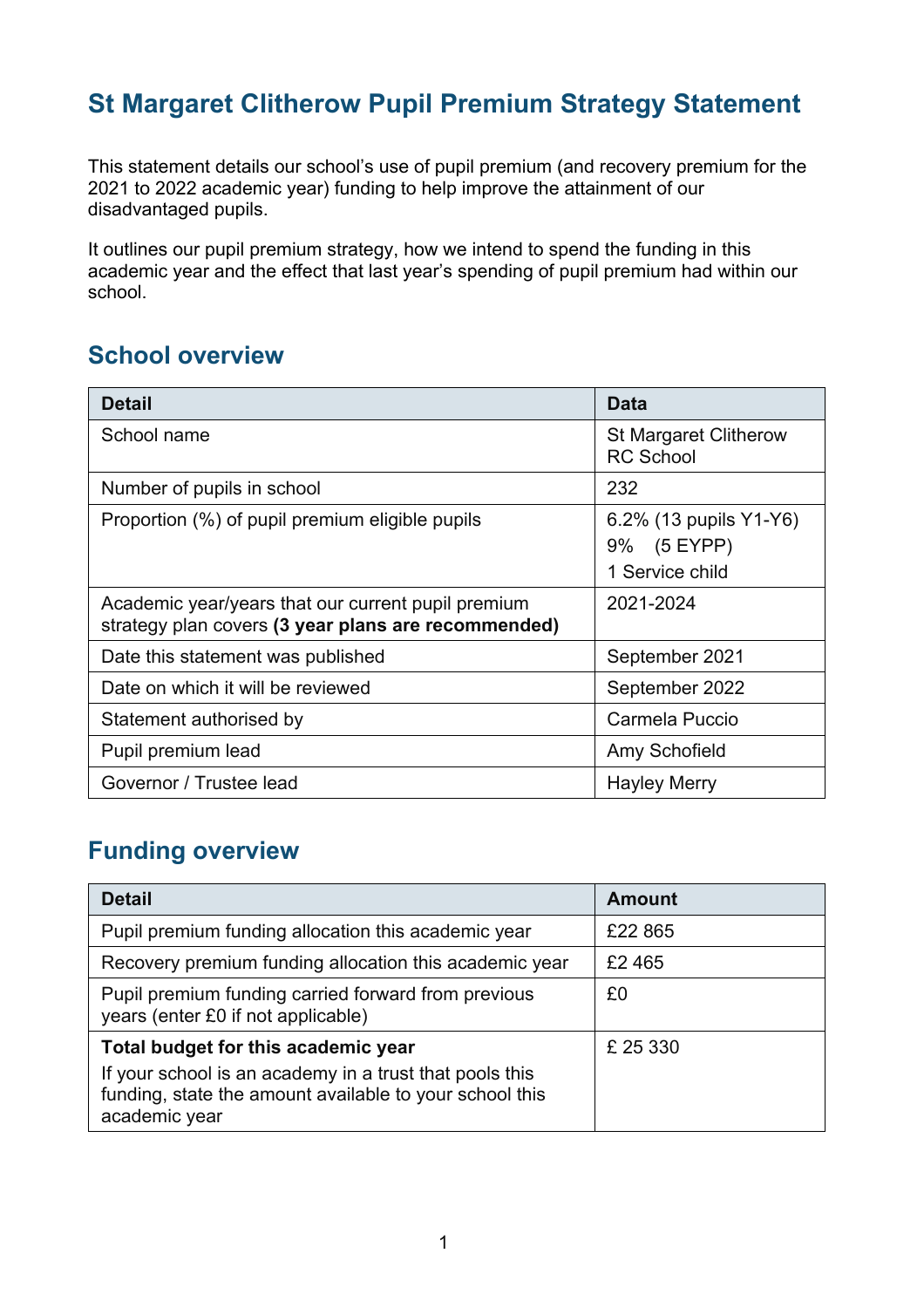# **Part A: Pupil premium strategy plan**

## **Statement of intent**

At Saint Margaret Clitherow School we strive for excellence and enjoyment, we encourage our children to be independent and resilient lifelong learners who are confident to reach their full potential. This vision relates to all pupils including those who are disadvantaged.

We have high expectations for all and aim to accelerate progress for disadvantaged pupils where there are differences between them and their non-disadvantaged peers. We believe that by improving high quality teaching we can improve outcomes for all including our disadvantaged pupils.

Our school plans include a tiered approach focused on high quality teaching, targeted academic support and wider strategies to address non-academic challenges.

Our approach will be responsive to common challenges and individual needs. We make no assumptions about the impact of disadvantage. To ensure they are effective we will:

- ensure disadvantaged pupils are challenged in the work that they are set
- act early to intervene at the point need is identified
- adopt a whole school approach in which all staff take responsibility for disadvantaged pupils' outcomes and raise expectations of what they can achieve

## **Challenges**

This details the key challenges to achievement that we have identified among our disadvantaged pupils.

| <b>Challenge</b><br>number | <b>Detail of challenge</b>                                                                            |
|----------------------------|-------------------------------------------------------------------------------------------------------|
|                            | Changes to the diverse nature of our community. 10/19 PP eligible<br>pupils are from BAME backgrounds |
| 2                          | Attainment and Progress for PP pupils is below non-PP pupils in Writing                               |
| 3                          | Attainment and Progress for PP pupils is below non-PP pupils in<br><b>Mathematics</b>                 |
|                            | Low levels of attendance among some PP pupils                                                         |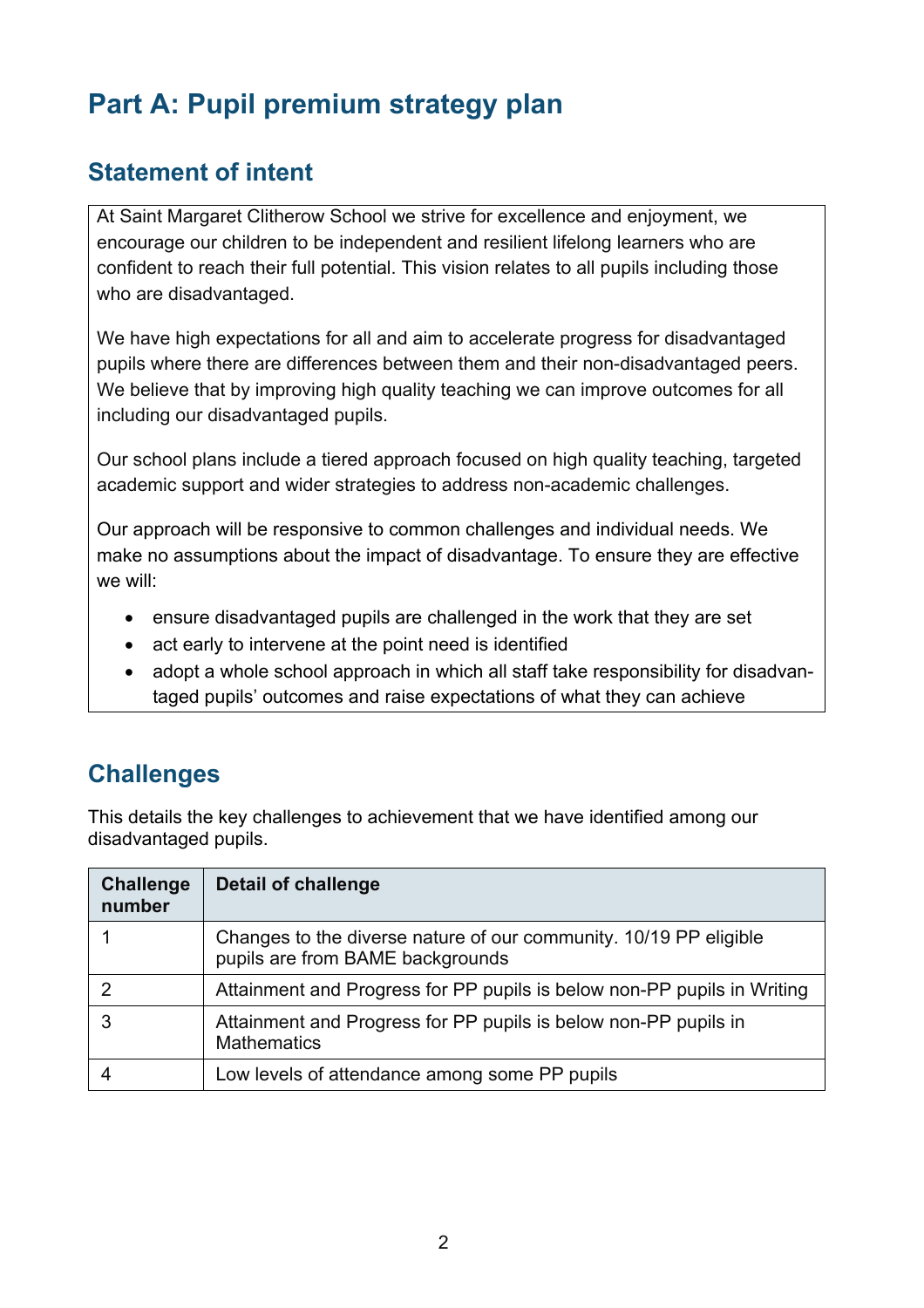## **Intended outcomes**

This explains the outcomes we are aiming for **by the end of our current strategy plan**, and how we will measure whether they have been achieved.

| <b>Intended outcome</b>                                                                                                                                | <b>Success criteria</b>                                                                                                                                                                                                                                                                                                                                                                                                                                    |
|--------------------------------------------------------------------------------------------------------------------------------------------------------|------------------------------------------------------------------------------------------------------------------------------------------------------------------------------------------------------------------------------------------------------------------------------------------------------------------------------------------------------------------------------------------------------------------------------------------------------------|
| Ensure the diverse community is reflected in<br>the curriculum and provision for all.                                                                  | The curriculum has been reviewed to<br>ensure all communities are reflected in the<br>curriculum offered. Resources are available<br>which reflect the diverse nature of the<br>school community.<br>Parent voice indicates that they feel<br>represented in our school.<br>Provision of curricular and extra curricular<br>activities reflects the needs of all<br>communities.<br>PP children are supported to engage in<br>extra-curricular activities. |
| Improve attainment and progress data for all<br>pupils in Writing including those pupils from<br>disadvantaged groups and high prior<br>attainers.     | Progress scores in Writing at the end of KS2<br>are above national and in line with Herts.<br>Disadvantaged pupils achieve academically<br>in line with their peers by the end of KS2.<br>High prior attaining pupils achieve Greater<br>depth at the end of KS2.<br>Progress is accelerated particularly for boys.                                                                                                                                        |
| Improve attainment and progress data for all<br>pupils in Mathematics including those pupils<br>from disadvantaged groups and high prior<br>attainers. | Progress scores in Mathematics at the end<br>of KS2 are above national and in line with<br>Herts.<br>Disadvantaged pupils achieve academically<br>in line with their peers by the end of KS2.<br>High prior attaining pupils achieve Greater<br>Depth at the end of KS2.<br>Progress is accelerated particularly for girls.                                                                                                                                |
| Low levels of attendance among some PP<br>pupils                                                                                                       | All PP pupils have attendance record of<br>97% or above.<br>Cases of lateness are reduced.<br>Families with challenging circumstances<br>are proactively supported by the<br>Headteacher.                                                                                                                                                                                                                                                                  |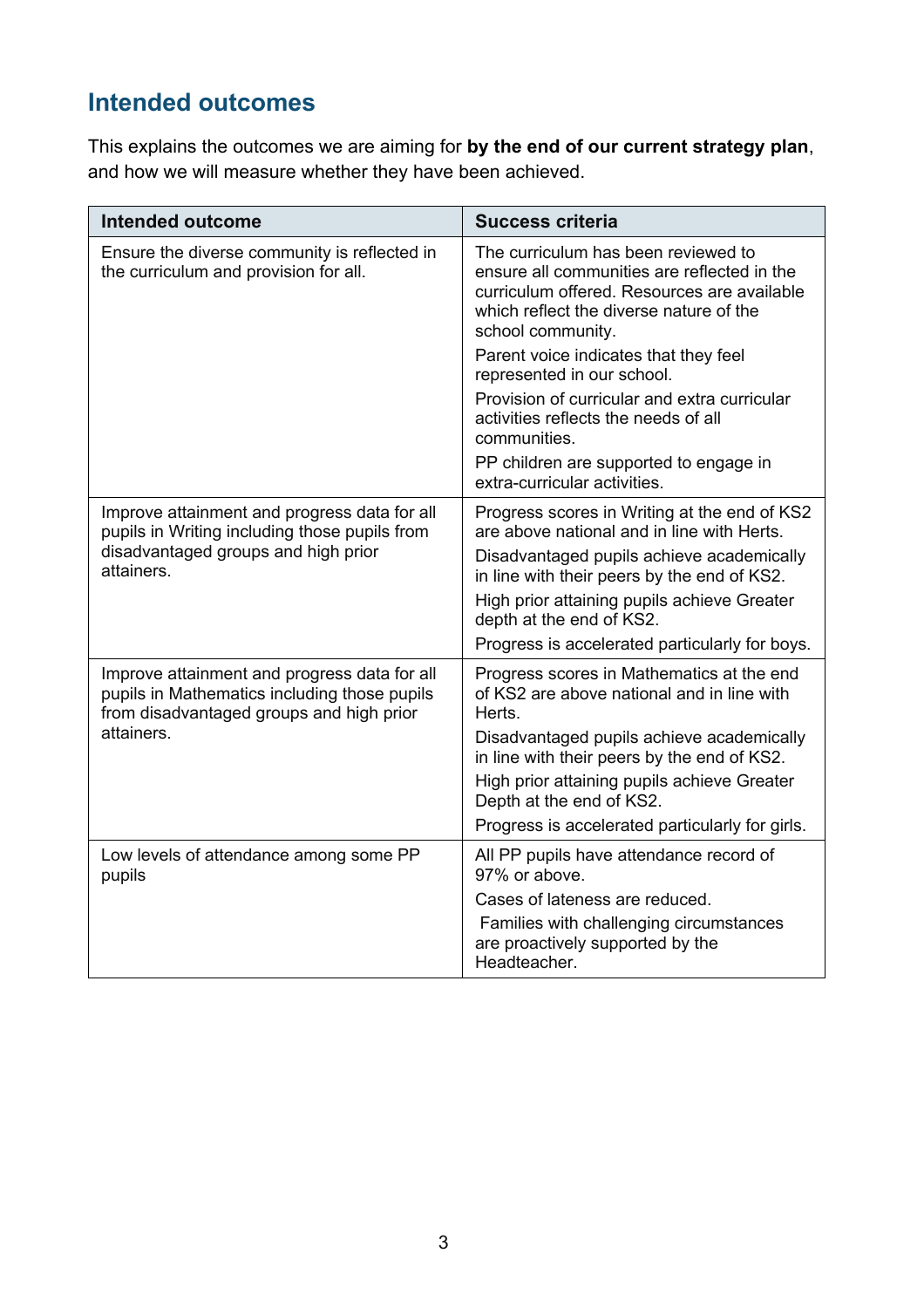## **Activity in this academic year**

This details how we intend to spend our pupil premium (and recovery premium funding) **this academic year** to address the challenges listed above.

#### **Teaching (for example, CPD, recruitment and retention)**

Budgeted cost: £ 20,050.44

| <b>Activity</b>                                                                                                                                                                                                                                                                                                                                                                                                 | <b>Evidence that supports this</b><br>approach                                                                                                                                                                                                                                                                                                                                    | <b>Challenge</b><br>number(s)<br>addressed |
|-----------------------------------------------------------------------------------------------------------------------------------------------------------------------------------------------------------------------------------------------------------------------------------------------------------------------------------------------------------------------------------------------------------------|-----------------------------------------------------------------------------------------------------------------------------------------------------------------------------------------------------------------------------------------------------------------------------------------------------------------------------------------------------------------------------------|--------------------------------------------|
| Review the curriculum<br>to ensure the diverse<br>community is reflected.<br>Seek advice and<br>support from HfL<br>adviser.<br>Purchase resources<br>that reflect the diversity<br>of the community.                                                                                                                                                                                                           | Engagement and participation are key<br>to good outcomes. Research suggests<br>pupils do best when they see<br>themselves reflected in the curriculum<br>and environment.<br>National studies showed that some<br>pupils returned to school less focussed,<br>more anxious and less ready to learn.<br>£1073 spent on new books to reflect the<br>diverse nature of our community | 1                                          |
| Review of the writing<br>curriculum.<br>CPD for teachers and<br>TAs - Teaching and<br>assessment of Writing.<br><b>Additional TA support</b><br>with reading and<br>writing.<br>Purchase of high-<br>quality engaging texts<br>with some specifically<br>targeted at boys and<br>reflecting ethnically<br>diverse community.<br>Resources purchased<br>to support the teaching<br>and assessment of<br>writing. | EEF - Improving Literacy Toolkit.<br>The evidence suggests that children<br>benefit from a balanced approach to<br>literacy that includes a range of<br>approaches. The emphasis of the<br>different approaches will shift as<br>children progress; effective diagnosis<br>can help to identify priorities and focus<br>teaching to ensure that it is efficient.                  | $\overline{2}$                             |
| Purchase of Early<br><b>Years Communication</b><br>and language<br>resources.<br>Phonic resources that<br>support children's ability<br>to rhyme and support<br>early spelling.                                                                                                                                                                                                                                 | <b>EEF Early Years Toolkit.</b><br>Communication and language<br>approaches - High impact for very low<br>cost, based on extensive evidence.<br>Systematic phonics approaches<br>explicitly teach pupils a comprehensive<br>set of letter-sound relationships for<br>reading and sound-letter relationships<br>for spelling.                                                      | $\overline{2}$                             |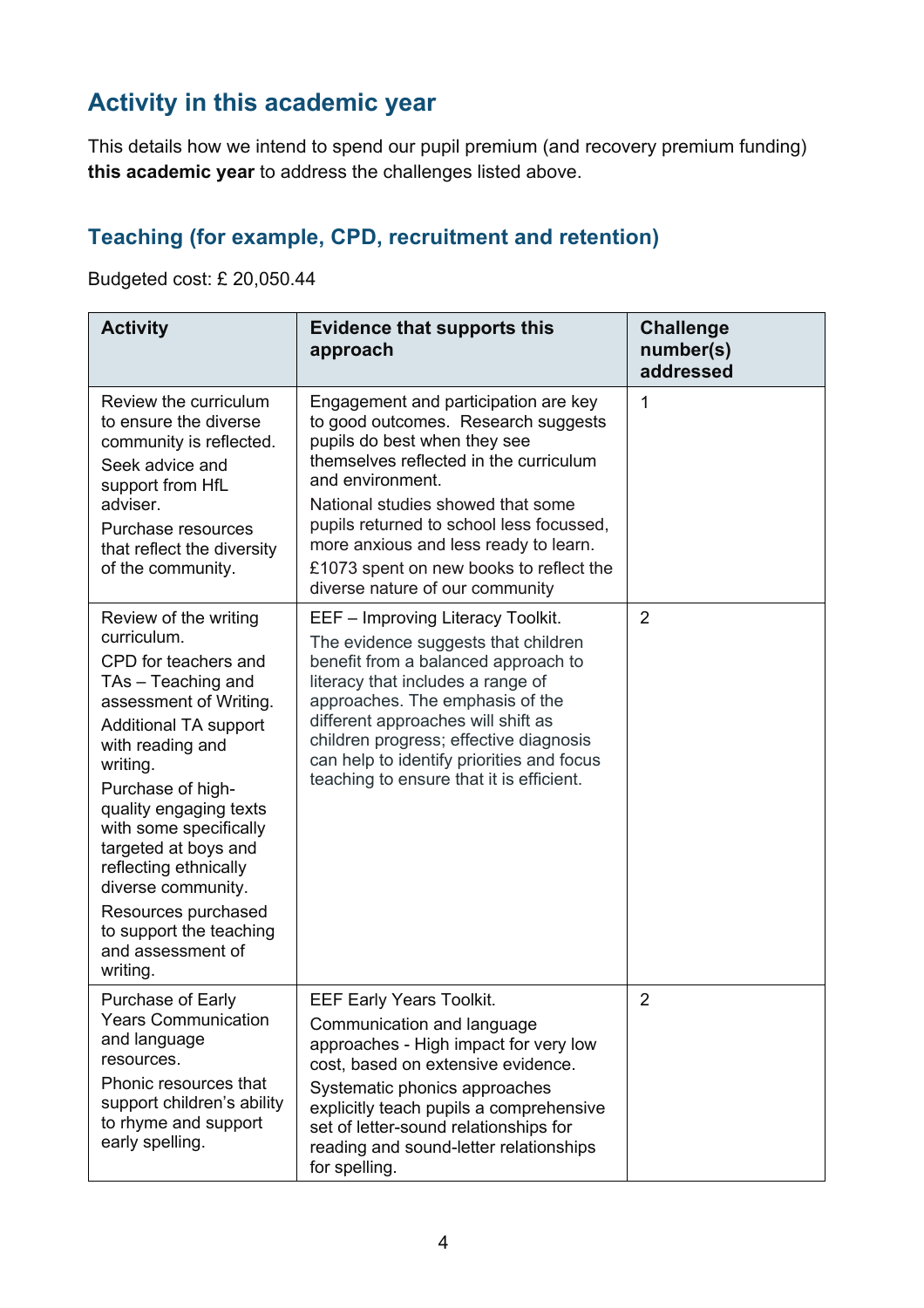|                                                                                                           | <b>Phonics   Toolkit Strand   Education</b><br><b>Endowment Foundation   EEF</b>                                                                                         |   |
|-----------------------------------------------------------------------------------------------------------|--------------------------------------------------------------------------------------------------------------------------------------------------------------------------|---|
| Continue to support<br>TAs following training<br>last year.<br>Subject Leader to<br>monitor their impact. | Mastery approach NCTEM.<br>Additional trained TA support provided<br>in class enables pupils to remain in<br>class to access high quality teaching.                      | 3 |
| <b>Mastering Number</b><br>Programme for<br>Reception and Key<br>Stage 1 Staff                            | NCTEM.<br>Focus on developing basic skills will<br>enable pupils to get back on track and<br>ensure pupils are fluent and confident.                                     | 3 |
| Wellbeing resources<br>and training.<br>Bereavement training.                                             | Training for SENCO will be<br>disseminated to whole staff to enable<br>pupils and staff to be supported and<br>have the tools to ensure that wellbeing<br>is a priority. | 4 |

#### **Targeted academic support (for example, tutoring, one-to-one support structured interventions)**

Budgeted cost: £ 8,352

| <b>Activity</b>                                                                                                               | <b>Evidence that supports this</b><br>approach                                                                                                                                                                                  | <b>Challenge</b><br>number(s)<br>addressed |
|-------------------------------------------------------------------------------------------------------------------------------|---------------------------------------------------------------------------------------------------------------------------------------------------------------------------------------------------------------------------------|--------------------------------------------|
| Additional 1:1 phonic<br>support for pupils in<br>KS2 who did not meet<br>the Phonic Screen<br>standard by the end of<br>KS1. | EEF - improving Literacy Toolkit.<br>Individual and small group support will<br>be provided in lower key stage 2. This<br>will enable pupils to develop the phonic<br>skills necessary for the next stage of<br>their learning. | $\overline{2}$                             |
| Maths Intervention for<br>identified pupils.<br>Gaps in learning are<br>identified and<br>addressed through 1:1<br>support.   | NCTEM.<br>Individual and small group support will<br>be provided and will enable pupils to<br>develop the phonic skills necessary for<br>the next stage of their learning.                                                      | 3                                          |
| Pastoral and SEND TA<br>interventions.                                                                                        | <b>EEF Early Years Toolkit.</b><br><b>EEF Teaching and Learning Toolkit.</b>                                                                                                                                                    | 1, 2, 3, 4                                 |
| Subject leads, teachers<br>and TAs given time to<br>support small groups<br>and individuals and to<br>implement actions.      | <b>EEF Teaching and Learning Toolkit.</b><br>Teaching staff will be clear about<br>individuals who will need additional<br>support to get back on track. SLT and                                                                | 2, 3                                       |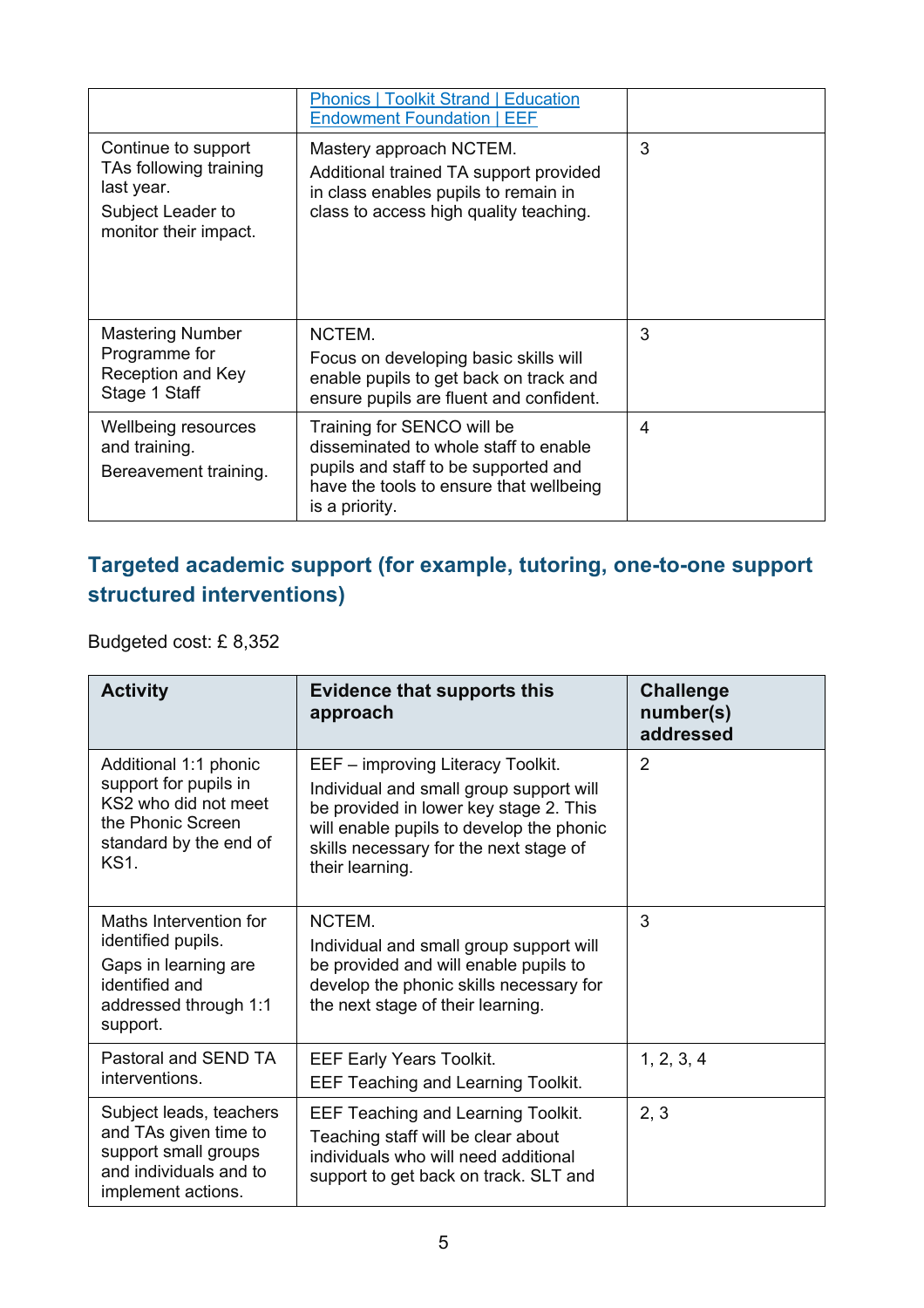| Pupil Premium Lead will be clear about |  |
|----------------------------------------|--|
| where additional resources are needed. |  |

#### **Wider strategies (for example, related to attendance, behaviour, wellbeing)**

Budgeted cost: £ 1753

| <b>Activity</b>                                                                             | <b>Evidence that supports this</b><br>approach                                                                                                   | <b>Challenge</b><br>number(s)<br>addressed |
|---------------------------------------------------------------------------------------------|--------------------------------------------------------------------------------------------------------------------------------------------------|--------------------------------------------|
| Strategies to support<br>engagement of families,<br>wellbeing of pupils.                    | Monitor attendance and engagement<br>with other agencies such as attendance<br>officer.                                                          | 4                                          |
| Monitor attendance and<br>engagement with other<br>agencies such as<br>attendance officer.  | The DfE guidance has been informed<br>by engagement with schools that have<br>significantly reduced levels of absence<br>and persistent absence. |                                            |
| Attendance – Member of<br>office staff to follow up all<br>absences.                        | Embedding principles of good practice<br>set out in the DfE's Improving School<br>Attendance advice.                                             |                                            |
| Wellbeing page on<br>Google Classroom<br>available for parents to                           | <b>EEF Early Years Toolkit.</b><br><b>EEF Teaching and Learning Toolkit.</b>                                                                     | 4                                          |
| access.<br><b>SENCO</b> signposts<br>resources for parents.                                 | Parents are supported with resources<br>and contact with the school where<br>necessary.                                                          |                                            |
| Extra-curricular activities                                                                 | <b>EEF Teaching and Learning Toolkit.</b>                                                                                                        | 1, 4                                       |
| The positive impact of<br>wider enrichment<br>opportunities on pupil's<br>cultural capital. |                                                                                                                                                  |                                            |
| Funded violin lessons.                                                                      |                                                                                                                                                  |                                            |
| Funded onsite<br>wraparound care.                                                           |                                                                                                                                                  |                                            |
| After school clubs.                                                                         |                                                                                                                                                  |                                            |

## **Total budgeted cost: £ 30,155.44**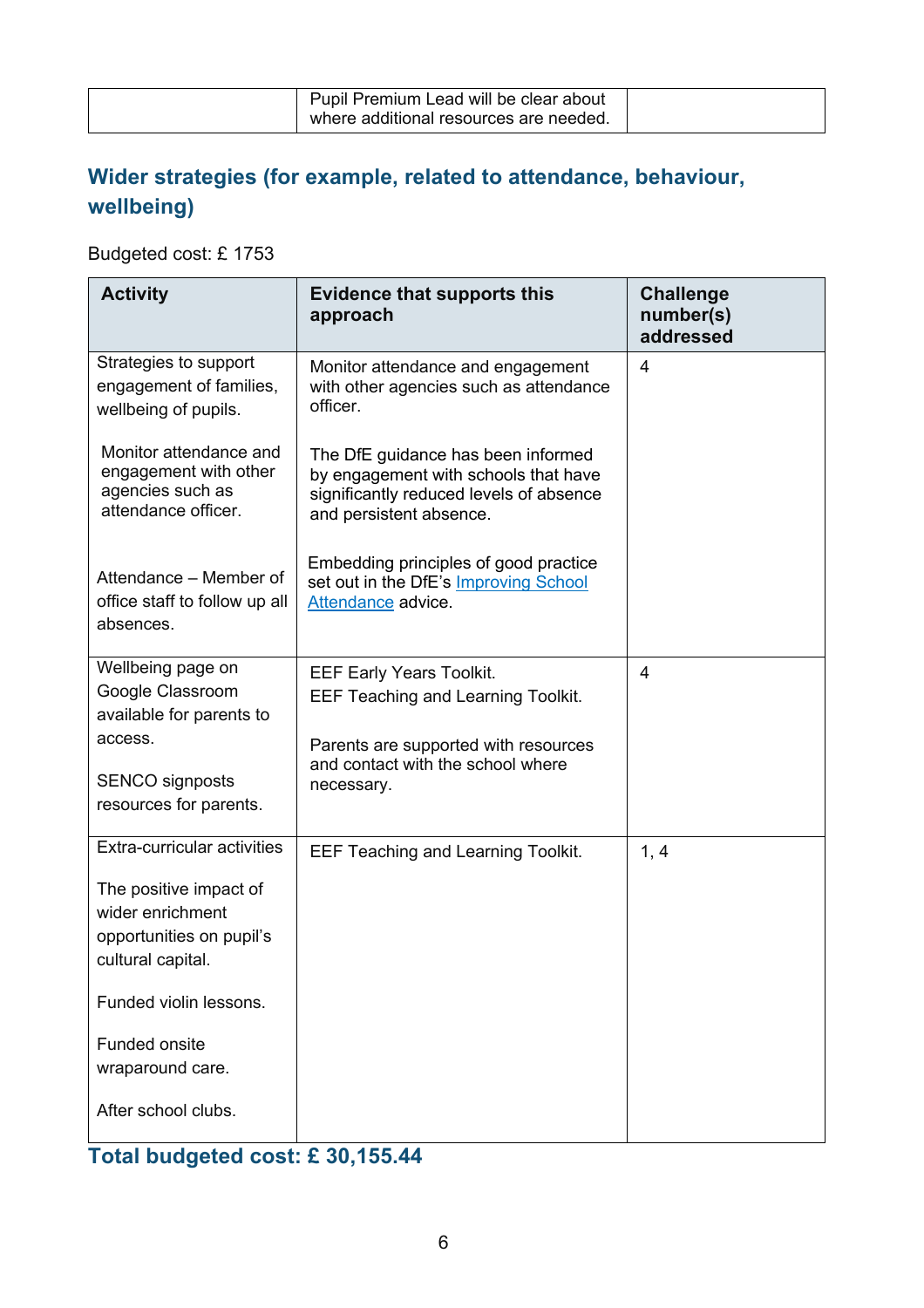## **Part B: Review of outcomes in the previous academic year**

#### **Pupil premium strategy outcomes**

This details the impact that our pupil premium activity had on pupils in the 2020 to 2021 academic year.

Our assessment of the reasons for these outcomes points primarily to COVID-19 impact, which disrupted all our subject areas to varying degrees. As evidenced in schools across the country, school closure was most detrimental to our disadvantaged pupils, and they were not able to benefit from our pupil premium funded improvements to teaching and targeted interventions to the degree we had intended. The impact was mitigated by our resolution to maintain a high-quality curriculum, including during periods of partial closure, which was aided by use of online resources such as those provided by Oak National Academy. We used Google Classroom, regular telephone calls, a dedicated well-being resource, Zoom assemblies and printed paper packs to maintain contact with all our families and in particular our disadvantaged pupils.

Phonic Screen Autumn 2021 - Due to COVID-19, pupils in current Year 2 completed the Year 1 phonic screen in the second half of Autumn 2021. The results were 70% of pupils met the standard.

Last year marked the end of our previous pupil premium strategy plan.

In planning our new pupil premium strategy, we evaluated what had gone well and what had not had the degree of impact that we had expected. We also commissioned a pupil premium review to get an external perspective.

Reading - Local and national data are not available for comparison due to COVID-19 but internal data indicates that attainment and progress for PP pupils is in line with non-PP pupils.

Writing – Progress and attainment is only slightly below non PP pupils – this will continue to be a priority.

Maths – Progress and attainment remains below non PP pupils – we will continue to embed the mastery approach to work towards this aim.

Phonics – targeted phonic support was given to those pupils who did not reach the expected standard at the end of Year 1. Additional phonic teaching time was allocated to Year 1 and Year 2 pupils.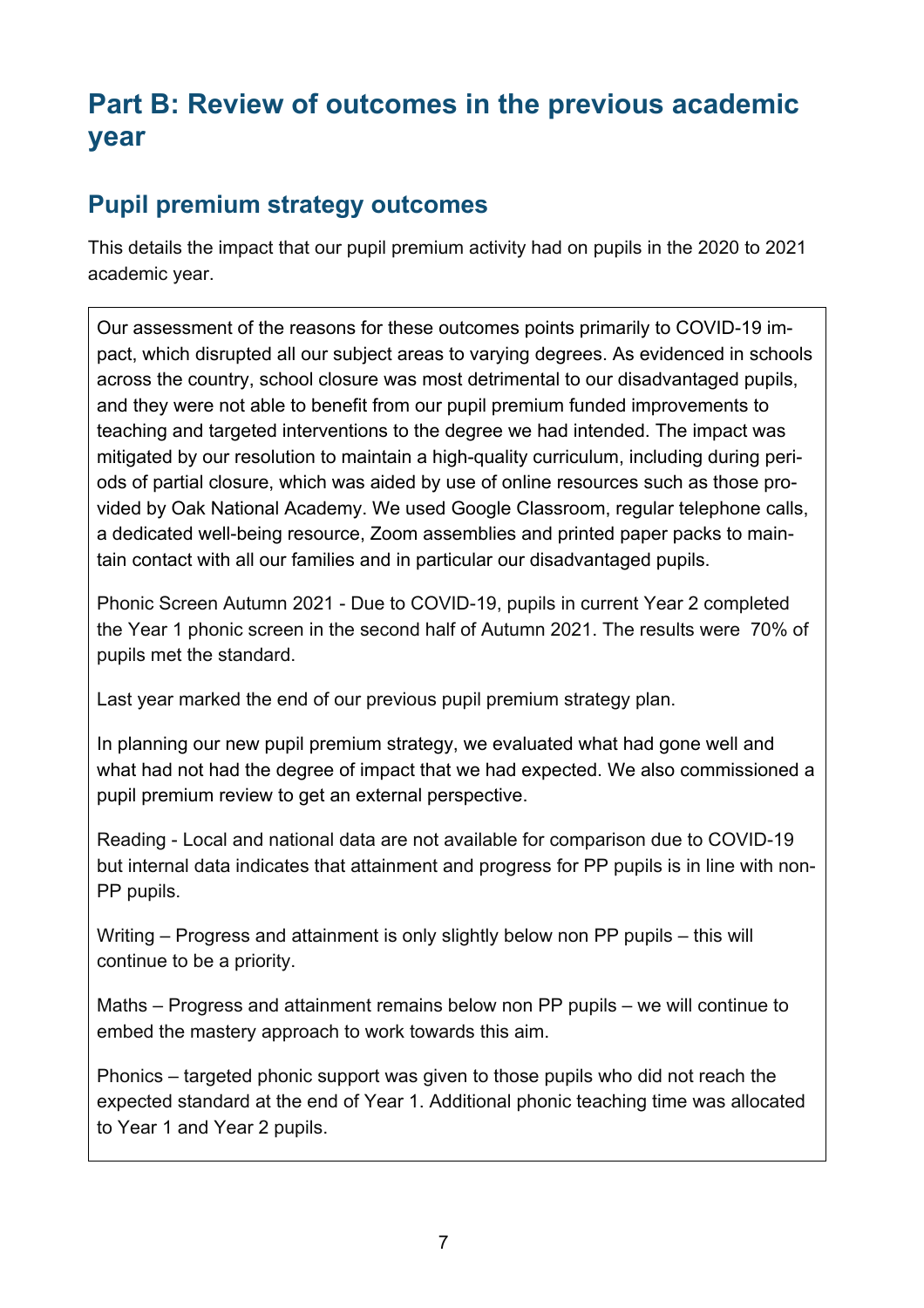Speaking and Listening was prioritised as the children transitioned into school following school closure. Internal monitoring indicates good impact.

Progress for pupils with high prior attainment – this continues to be an area for focus. It will be necessary to consider interventions to target high prior attainers who are not currently making the expected rate of progress.

Other – Social and emotional support was provided to PP pupils and their families. The children settled back into school successfully and for most attendance is good. We will continue to work with vulnerable families to provide support.

## **Externally provided programmes**

*Please include the names of any non-DfE programmes that you purchased in the previous academic year. This will help the Department for Education identify which ones are popular in England*

| <b>Programme</b>                  | <b>Provider</b>  |
|-----------------------------------|------------------|
| <b>Maths Mastery TRG Project</b>  | <b>NCETM</b>     |
| <b>Mastering Number Programme</b> | <b>Maths Hub</b> |